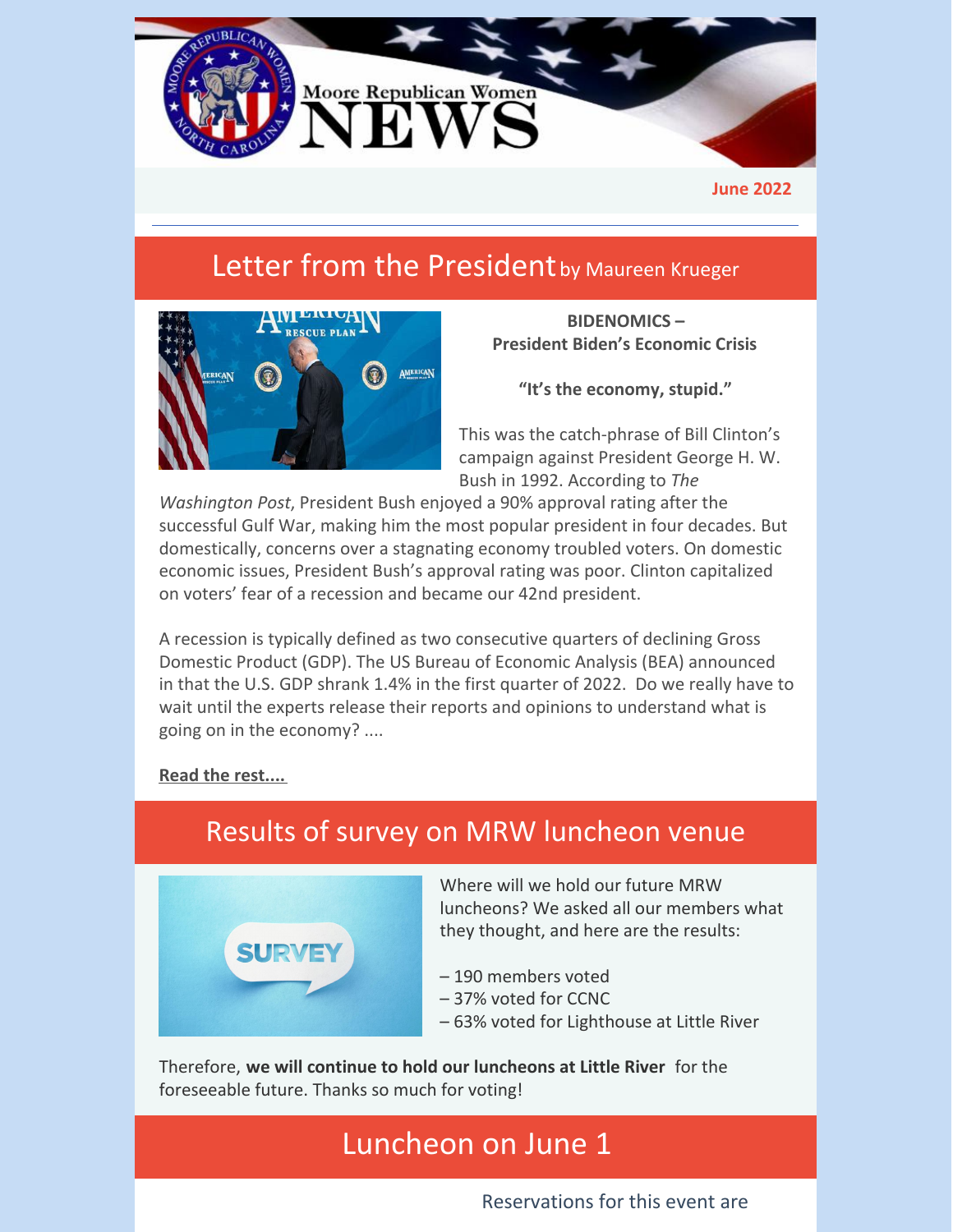

closed.

**When: June 1 Where: Lighthouse at Little River Time: 12:00 Noon (registration starts at 11:15 a.m.)**

If you are attending, please bring in items for babies and mommies, to

be donated to the Life Care Pregnancy Center. You can also donate money if you prefer (make checks out to Life Care Pregnancy Center).

#### **Our members are awesome!**

# *Log your volunteer hours*



We know that ALL of you have done something over the past few months (January - May 2022) of a political nature. Whether it's working on a campaign, volunteering at the polls, making phone calls, commenting on the Federal Register, reading about politics to keep yourself informed, and more, YOU HAVE ACCUMULATED 'VOLUNTEER' HOURS!

In order to achieve the Diamond Award, MRW has to report our volunteer hours to the NCFRW. Please estimate how many hours you have volunteered and submit them via the button below. It's a very easy form to fill out online.

Remember: When in doubt, count the hour!

**Record [volunteer](https://www.mrwnc.org/log-volunteer-hours) hours here**

# *Donations to Samaritan's Purse*

At our luncheon in May, our members donated cash and checks to Samaritan's Purse to help with the organization's humanitarian work in the Ukraine. The total dollar amount collected in one day was an astounding **\$1,268!**

You are truly amazing!

# *MRW honors fallen heroes*

As you know, Moore Republican Women reveres and honors those who have served our country. We show our gratitude in many different ways - and on Saturday, May 28, we were there (as always) at the Moore County Veterans Cemetery in Carthage with a beautiful wreath commemorating Memorial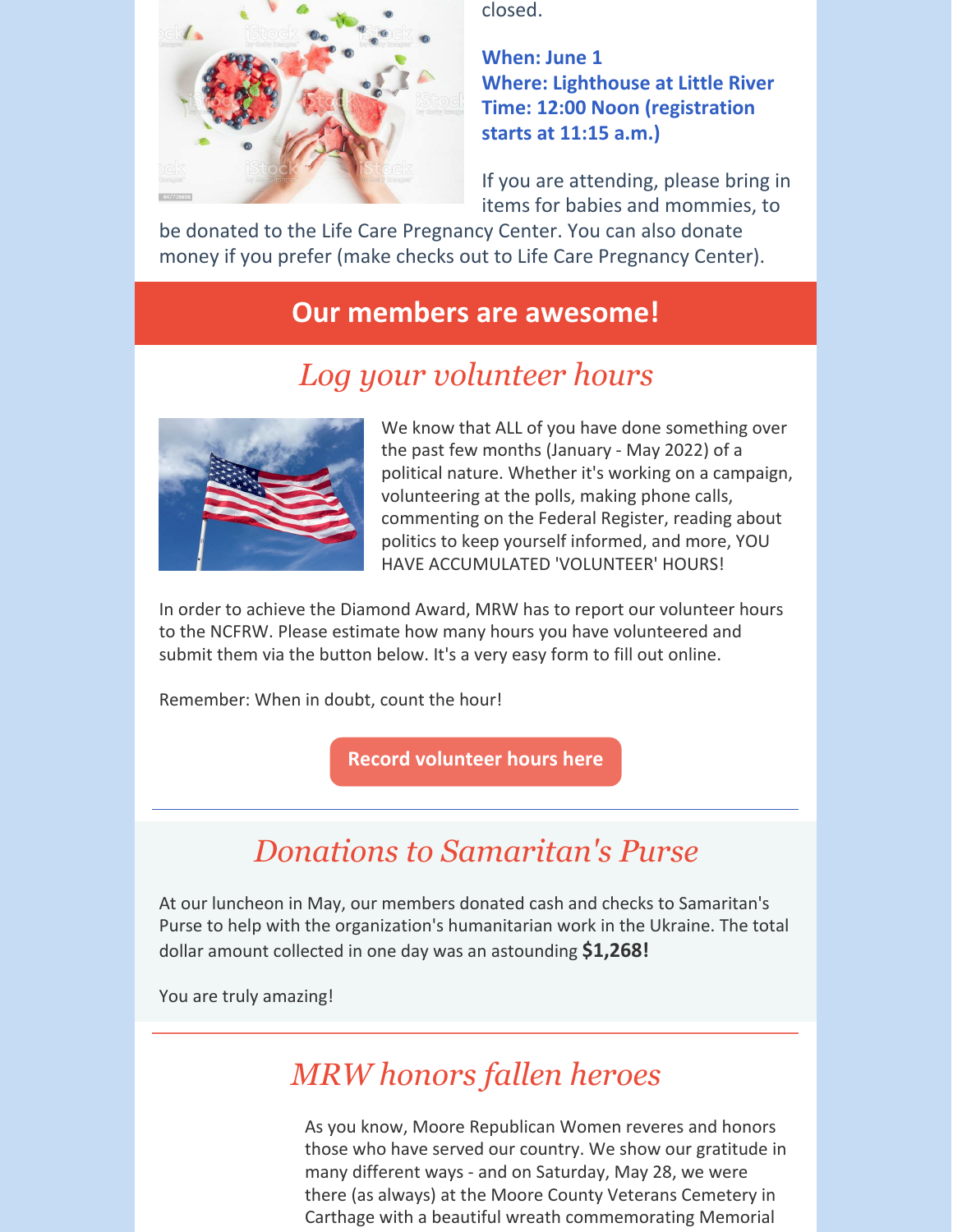Day.



Photo: Maureen Krueger and Diane Authement made the solemn presentation.

# **Help a child learn to love reading!**



MRW is partnering with the Moore Literacy Council and its summer reading program, Grow More Readers, to help combat the summer reading slide. We need volunteers!

There are 20 summer reading stations throughout Moore County. MRW has adopted the Hillcrest Park Summer Reading

Station. Hillcrest Park is centrally located in the county on Highway 22 at the intersection of Highway 15-501 (approximately 2 miles north of the entrance to Little River).

June 13, 14, 15, 16 (Mon-Thurs) 10:30 AM-1:30 PM July 18, 19, 20, 21 (Mon – Thurs) 10:30 AM – 1:30 PM August 15, 16, 17, 18 (Mon – Thurs) 10:30 AM -1:30 PM

We need three volunteers per shift to fulfill the various roles:

- **Site Manager (2)**: Help children choose books, interact with parents, hand out collateral, register for programs, pass out snacks
- **Lead Reader**: Read to children, help children choose books, interact with parents, hand out collateral, register for programs, pass out snacks

The Site Managers and Lead Reader can switch off roles during the shift if desired. And you can register as a team of 3, but it is not required.

Sign up for your date via [SignUp](https://www.signupgenius.com/go/60b0b48a9a928a75-gmrsummer2) Genius. In the comments section, write "Hillcrest Splash Pad."



Join us for the fun and exciting 2nd Annual MRW Sock Hop! Get ready to boogie,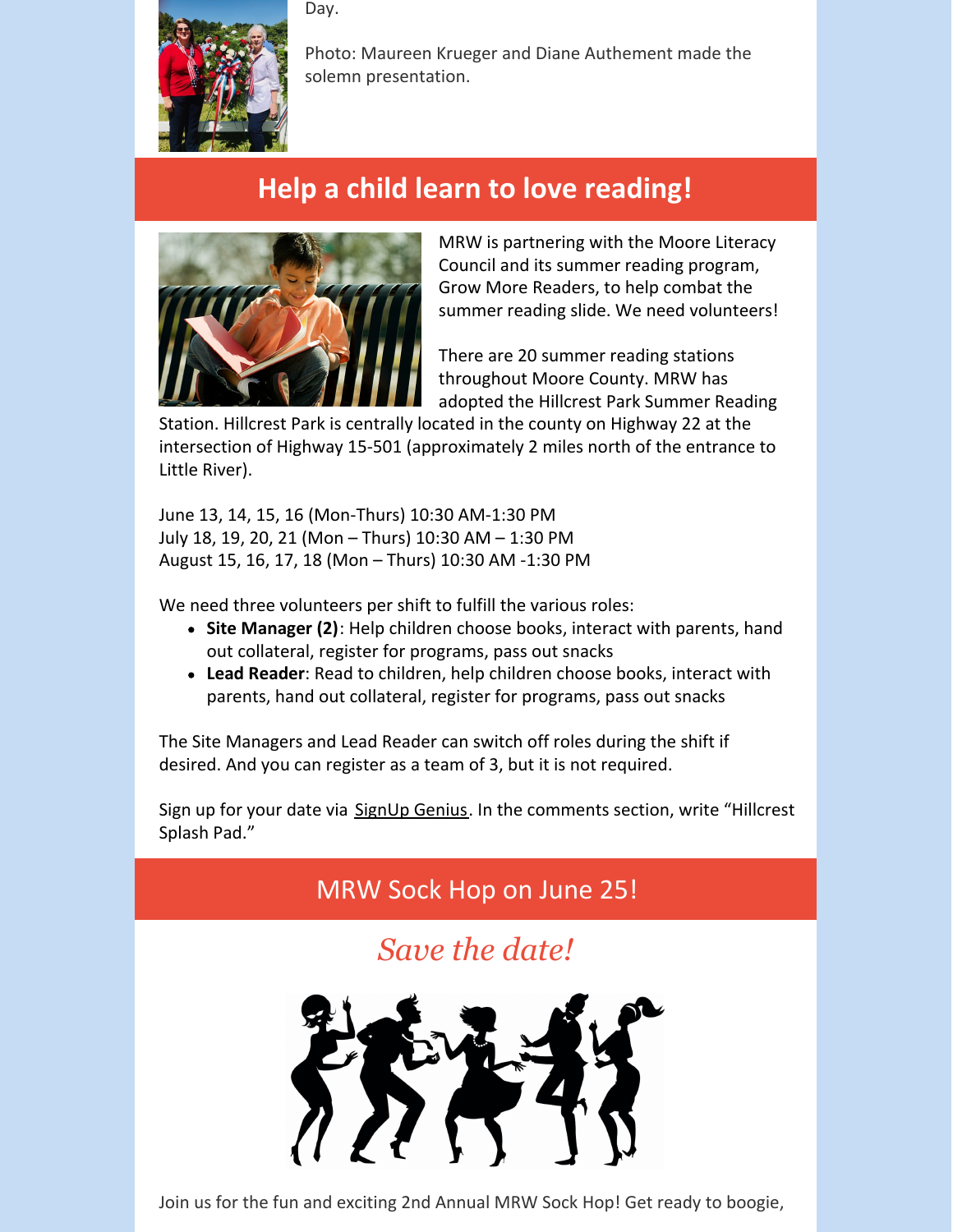laugh and have a great time as we raise funds to support candidates during important election year.

#### **When: Friday, June 25, 2022 Where: Country Club of North Carolina Time: 6:30 p.m. The popular King Curtis will be our deejay!**

Details to come shortly. Be sure to put this on your calendar!

#### Republican Men's Club's Golf Outing & Fundraiser



You're invited to participate in the 26th annual Golf Fundraiser on the Dogwood Course at the Country Club of North Carolina. The Dogwood is the state's fourth-ranked course [\(ncgolfpanel.com](https://r20.rs6.net/tn.jsp?f=001u1J5jN-oO65mtg1MZN9a2RXoIykvtFBobKRfdzsvV_gD7yxghL9Nh7HwKLl6JzSzZod5ILVXGiv1uFRKb-q8TwHQB_KaBVZHl2S1UoWamlxhx1DOIcVAGGAa7lvUbtglWGgexD4V5jU2P61JA4FehEgjetTHJ-vJjQTvqbZ7AAv47EVVcQWMc8_9EbCv9_v_&c=tVPK_6tK6aQuQ0U8fzrJ95Hhps0LnCb7ej2stb4pA5zFuJ3gEzrM9Q==&ch=B1FrjgpvI5U2uLZi2zMvVimXh4noL-vNIaopMqzBlaWSmScUYy20Uw==)).

#### **Monday, June 20, 2022 7:30 check-in / hot breakfast buffet 9:00 shotgun start 1:30 luncheon / drawing / awards**

#### **[PURCHASE](https://sites.google.com/view/mensclubgolftournament/home) TICKETS HERE**

### Coming up soon...

**June 1: MRW Luncheon meeting** (reservations closed). Little River, 12 Noon.

**June 6: Board of Health meeting.** Rick Rhyne Public Safety Building, 6:00 p.m.

**June 7: Commissioners Meeting,** 10:30 a.m., Historic Courthouse, Carthage.

**June 13: MRW Adopt-A-Road pick-up.** Noon - Meet in the west parking lot of Harris Teeter in Whispering Pines. Contact [Pauline](mailto:pbruno46@gmail.com) Bruno if you can help.

**June 13: Board of Education Meeting,** Central Office, 5:30 p.m.

**June 13, 14, 15, 16: Summer Reading Program** , 10:30 a.m. - 1:30 p.m., Hillcrest Park (see article above).

**June 20: Men's Club Golf Outing** (see article above)

**June 21: Commissioners Meeting,** 5:30 p.m., Historic Courthouse, Carthage.

**June 25: Second Annual MRW Sock Hop!** Fundraiser for MRW to be able to support candidates this election season. More information available soon.

#### Sometimes it hurts to laugh...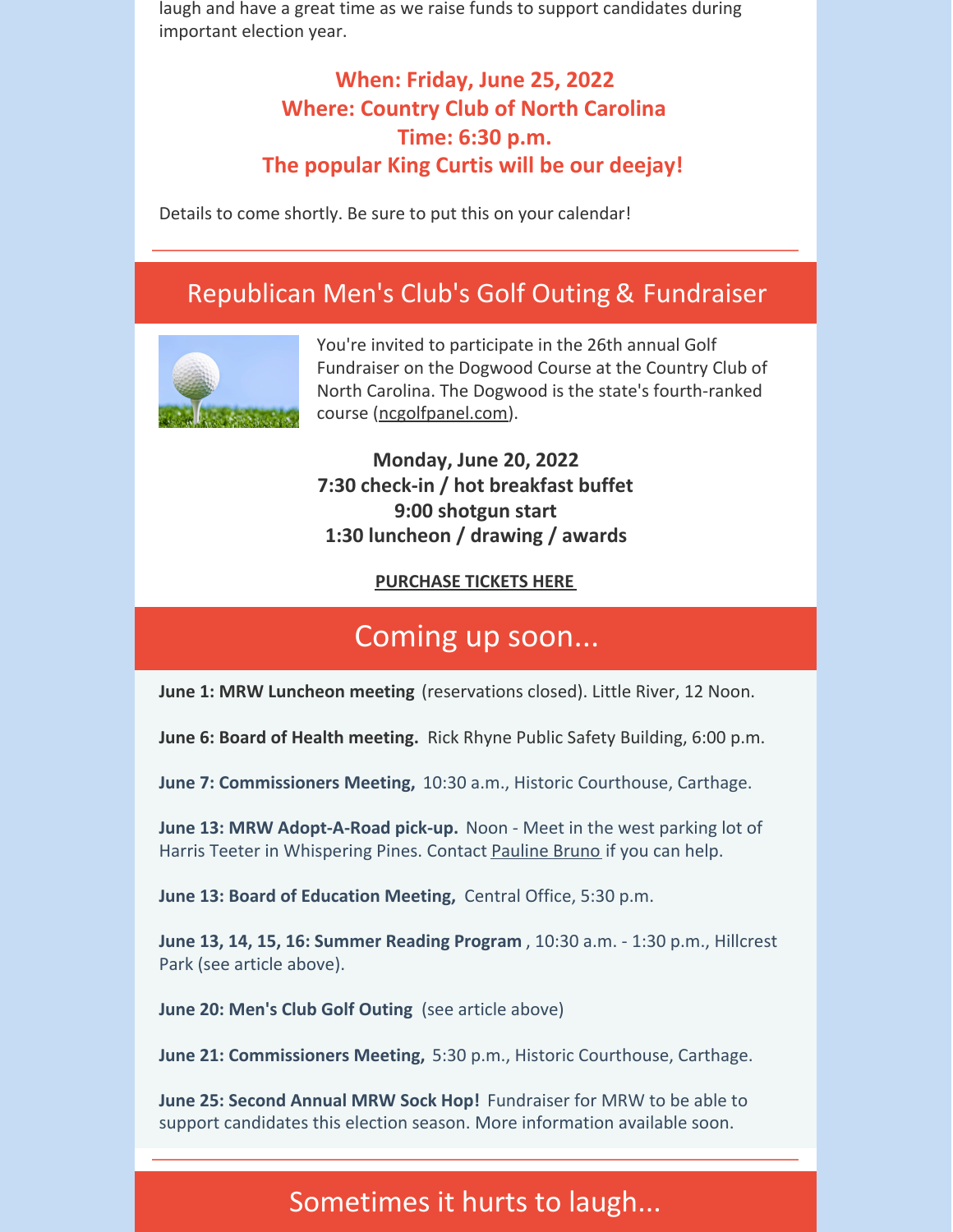